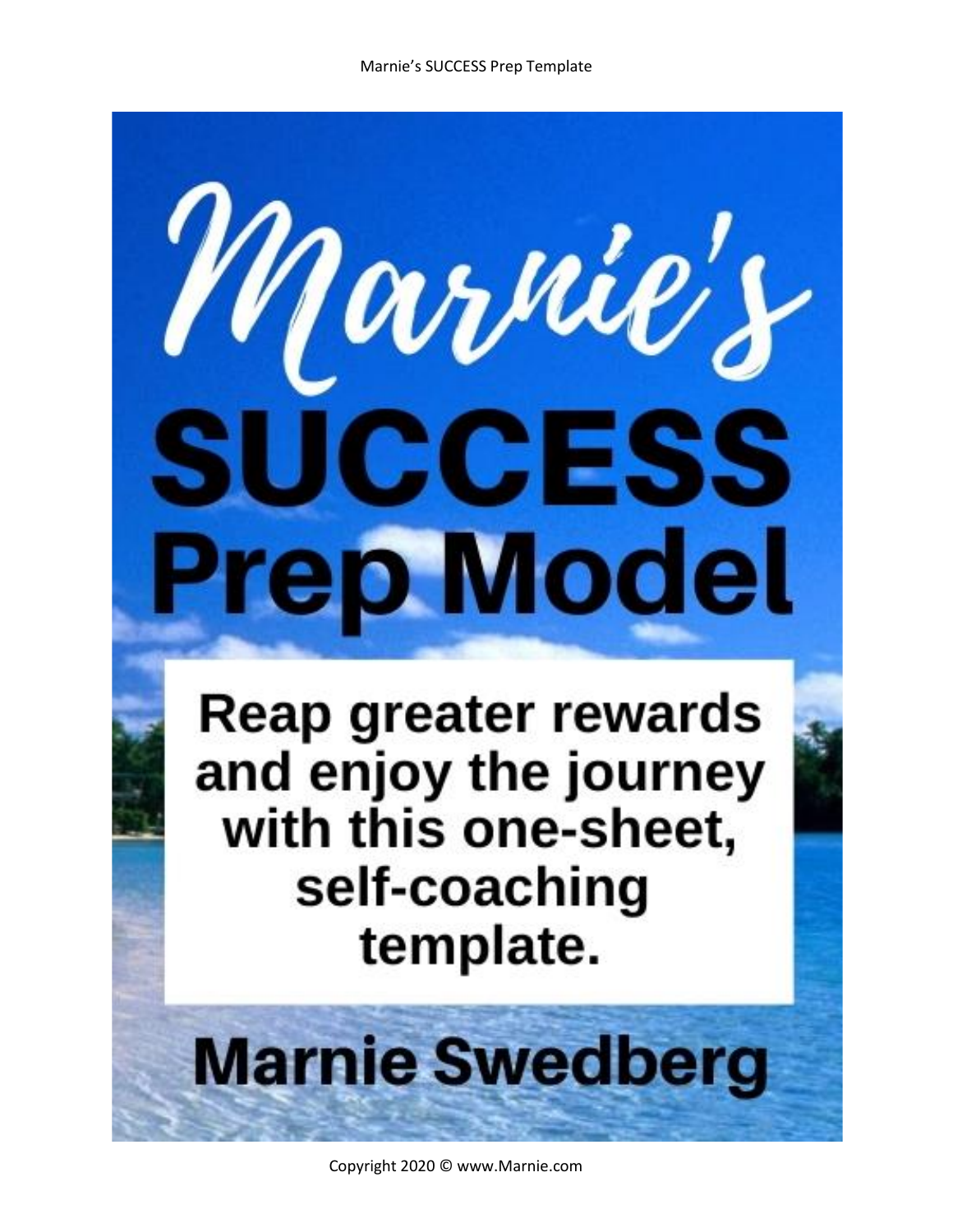### **Welcome to the S.U.C.C.E.S.S. Prep Model**

**In order to reap the most rewards, and thoroughly enjoy the journey, this self-coaching template is the exact model I use before starting any new project myself, and what I use with my coaching and consulting my clients.** 



Whether you're thinking of writing a new book, planning a conference, or launching a business or ministry, go through the SUCCESS model first. I keep blank copies of the middle two pages of this template (a front and back onesheet) in my desk drawer so I can grab and brainstorm every project before I start it.

I also use this template when I'm working with the event coordination team of the events I speak at in the US and worldwide. It's amazing to see how much low-hanging fruit has never been gathered, even by veteran planners.

Completing the worksheet might take 15 minutes or three hours, depending on how many times you've done projects

like you new venture before, and if you have your mission/vision work done in advance.

However long it takes the first time, it will take less and less time with each future use, as you get accustomed to thinking like this.

Why not insure the greatest possible returns on your investments of time, money and relationship?

When you add these seven steps to your process, you'll exponentially increase both the likelihood and level of your success, so now's the time to establish a clear path, release unnecessary baggage and attract your ideal partners for the journey.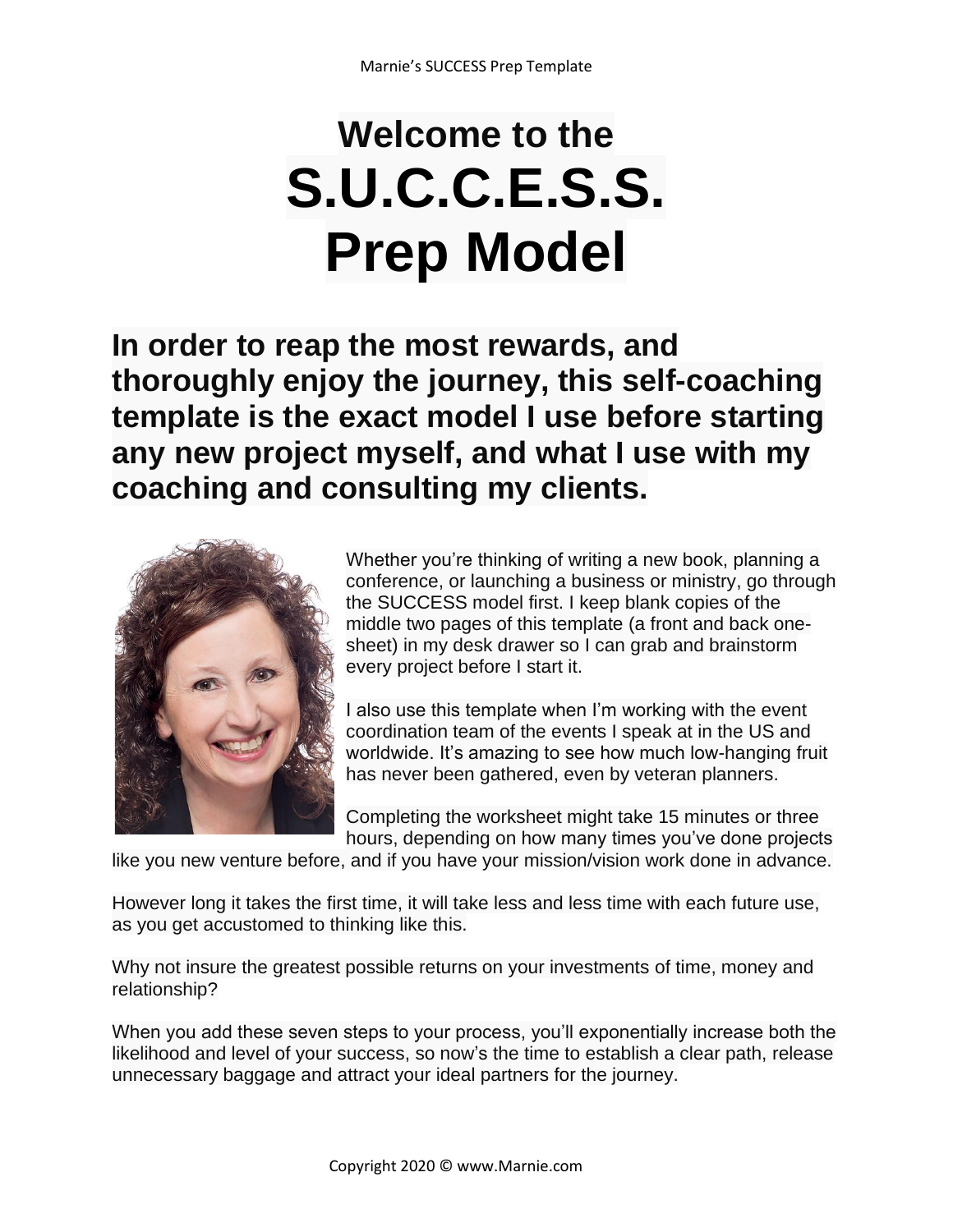#### **S – Start with a clear vision & mission statement.**

I create a new vision and mission statement for every new project. Each provides clear direction, but also sets the parameters (so the project doesn't morph into a monster). If you have an easy method for creating mission/vision statements, great. If not, I offer a one-page process [HERE.](https://www.marnie.com/store/p39/Vision_%2F_Mission_Boot_Camp_.html) Add your vision and mission statements for your new thing here.

#### **U – Uncover potential marketing, collaboration and income opportunities.**

Who can help you make this the biggest and the best it can be? Now's the time to brainstorm every potential marketing opportunity, collaborator and upsell/add-on. Write all your ideas below.

#### **C – Clarify your audiences.**

**C – Chart a reasonable path.** 

My #1 Amazon Best Seller, *eBooks: Idea to Amazon in 14 Days,* includes the strategy of writing your next book with three audiences in mind: The readers (of course), but also the media (who can help you promote it) and potential publishers (who can get your book everywhere). Get crystal clear about every person, group, organization, industry or nation that could benefit from you doing this project. This will help you build a big enough foundation to accommodate the largest growth possible.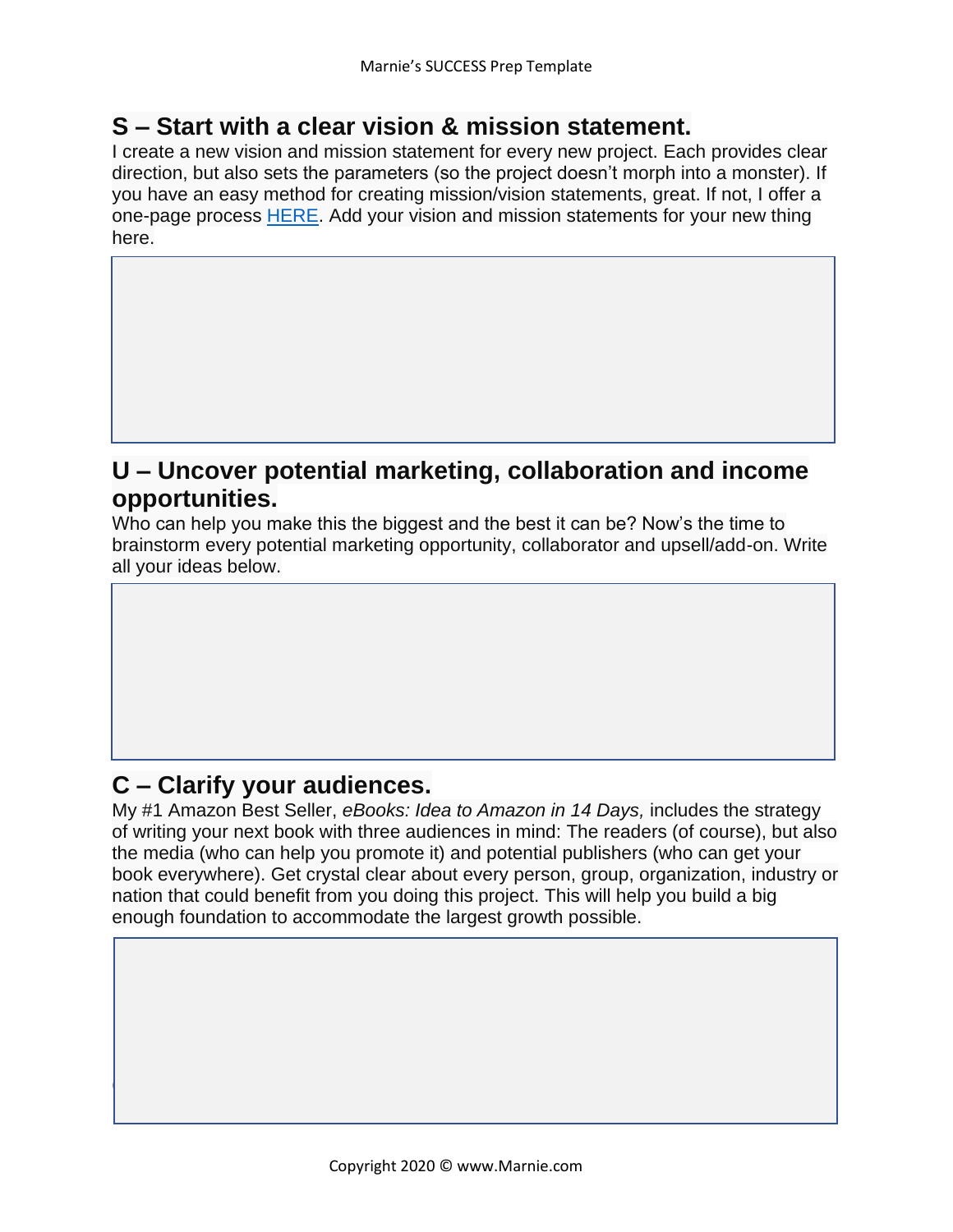#### **C – Clear path.**

Envision your desired outcome, and then, starting from the end, work backwards to list everything that needs to happen between there and here, where you are today.

#### **E – Establish a timeline with target dates.**

Using your deadline and the above list of projects, create a timeline with target due dates.

#### **S – Simplify wherever you can.**

Review your path and timeline. Is there anything that is unnecessary? Keep the things that are truly important to you (because they're critical or simply because they bring you joy) and get rid of the rest.

#### **S – Surround everything with prayer.**

There is no comparison to a project done without God and one surrounded by His love, involvement and blessing. You've created a plan, now lay it before Him and ask Him for final input, direction, vetoes and clarifications. Ask God to give you a "theme verse" for this project, and then keep conversing with Him along the way, following His lead.

This SUCCESS Prep Model works wonders at revealing which projects you should and shouldn't start, and how to maximize the outcomes of the ones you choose to pursue.